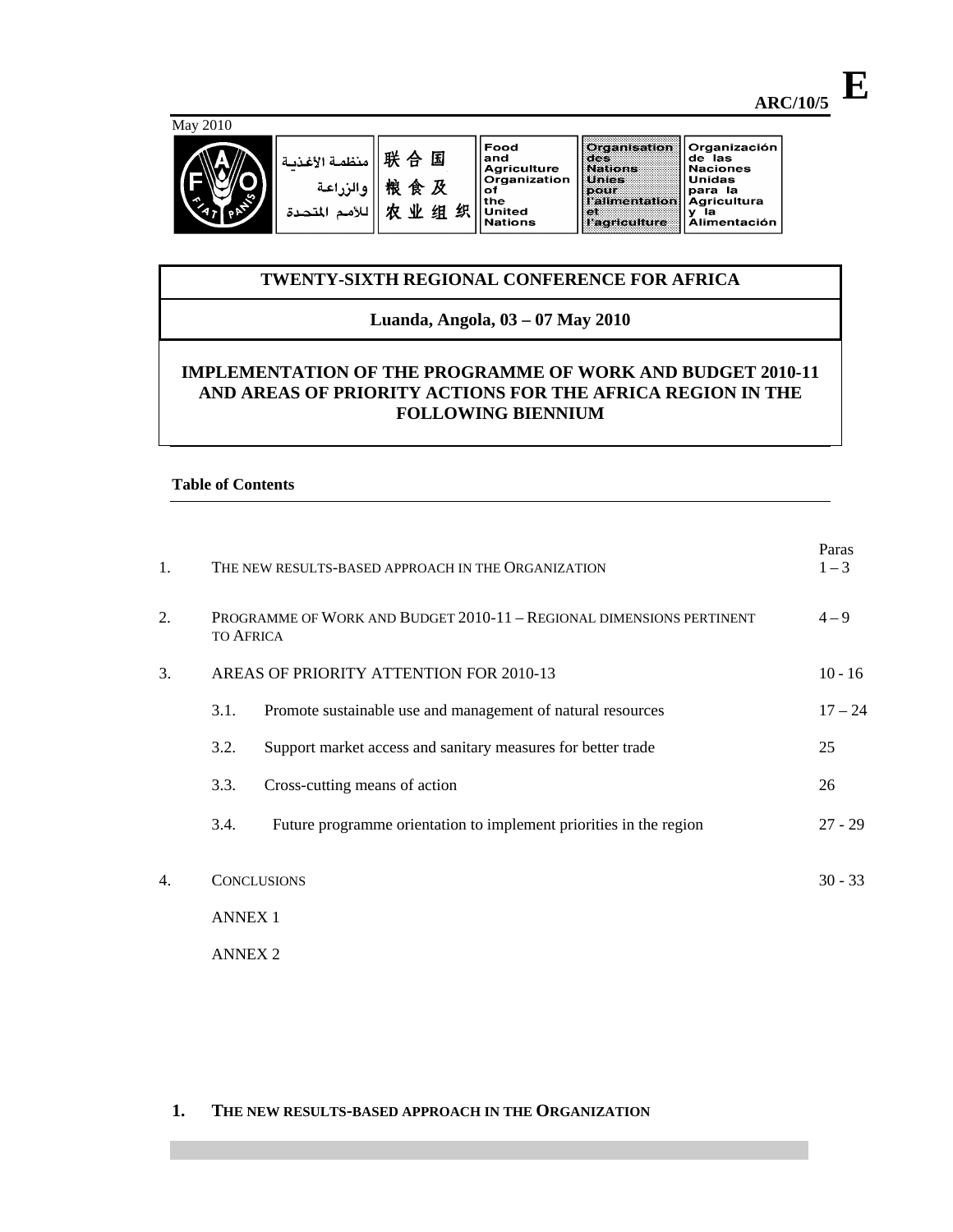1. The Immediate Plan of Action for FAO's Renewal (IPA) approved by the 35th (Special) Session of the FAO Conference in November 2008 laid the foundation of an enhanced results-based approach to programme planning, implementation and reporting in the Organization. It provided the basis for preparing during 2009 the Strategic Framework 2010-19, Medium Term Plan 2010-13 and Programme of Work and Budget 2010-11, which were endorsed by the  $36<sup>th</sup>$  Session of the FAO Conference in November 2009 (see summary of the new approach in Annex 1).

2. The latter session of the Conference also adopted a revitalised and more inclusive intergovernmental process of review of priorities and programme and budget proposals<sup>1</sup>, whereby from 2010 the Regional Conferences will report to the Council, through the Programme and Finance Committees, on these matters, and in doing so will:

- o advise on and identify the special problems of their respective regions and priority areas of work which should be taken into account in the preparation of the planning, programme and budget documents of the Organization and suggest adjustments to these documents;
- o review and advise on the performance of the Organization in the region in contributing to the achievement of results against relevant performance indicators, including any pertinent evaluations. $<sup>2</sup>$ </sup>

3. The purpose of this paper is to provide, for review and advice of the Regional Conference, the problems and priorities being addressed by FAO in the Africa region during 2010-11 and the proposed areas of priority action for the following biennium 2012-13.

### **2. PROGRAMME OF WORK AND BUDGET 2010-11 – REGIONAL DIMENSIONS PERTINENT TO AFRICA**

4. The main regional challenges and priorities for FAO's work in the PWB 2010-11 are highlighted below. The resource allocations by Strategic Objective as per the approved PWB 2010- 11 are shown in Annex 2.

5. Africa's economy is primarily agrarian-based. In most of the African countries, agriculture provides the largest share of GDP, and contributes about 40 percent of exports and 70 percent of employment. However, poverty, hunger and under-nourishment are widely spread, particularly in sub-Saharan Africa. Despite the efforts made to promote development, African agriculture continues to face major constraints including under-capitalization, inefficiency, un-competitiveness, low productivity and poor market access. Estimates indicate that about a dozen countries have reached or exceeded half of the Maputo budget target, but only a handful have achieved this target. Government budget allocation, in quite a number of countries, is growing due to the food crisis in 2008 and the acceleration of the CAADP process in 2009 and early 2010 (signature of CAADP Compact).

6. Though the Africa region has significant water resources, 93 percent of the arable land is dependent on unpredictable rainfall with only 4 percent of available water resources used for irrigation. Soils are under accelerated degradation. Level of fertilizer use is less than 10 percent of that of other regions. Access to improved seeds is hampered by high costs and limited supplies on

 $\overline{a}$ 

 $^{1}$  CR 10/2009

 $2^2$  CR 6/2009 and new GRO XXXV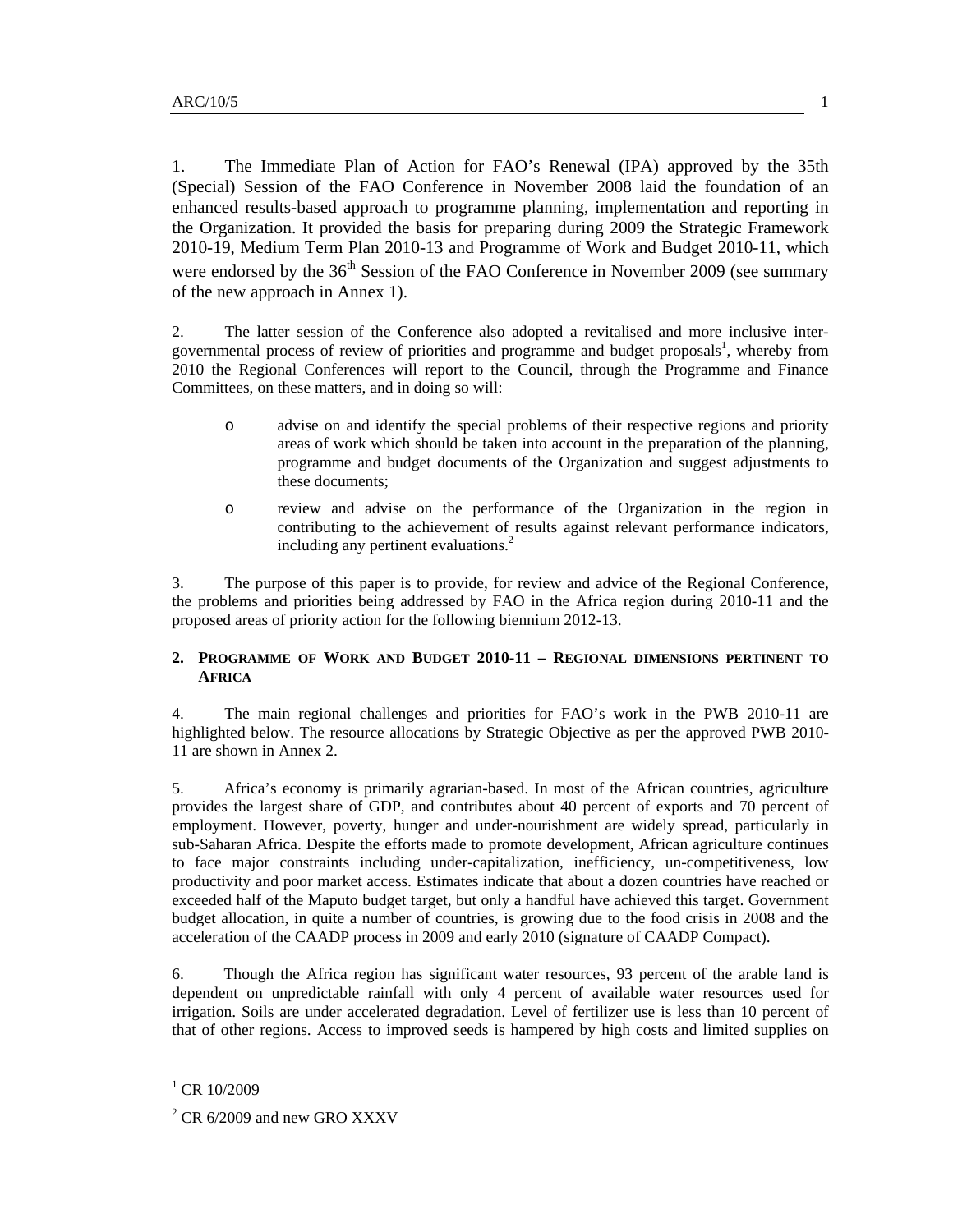local markets. Rural infrastructures for transport, storage and packaging are often inadequate making African agricultural commodities uncompetitive in relation to imports. In addition, the region faces acute threats from transboundary pests and animal diseases which require strong capacity of responses by phytosanitary and veterinary services to carry out necessary preventive and curative actions. The Africa region is particularly characterized by the low level of investment in the agriculture sector; and the commitment of its Heads of State and Government to allocate at least 10 percent of their national budgets to agriculture and rural development was meant to reverse that. So far, howver, only handful of countries has reached or exceeded that target. Fisheries contributes significantly to food security but is impeded with growing challenges, including poor management and Illegal, Unreported and Unregulated (IUU) fishing. Aquaculture, the world's fastest growing food producing sector, has still not departed in the African context.

7. Private sector agribusiness investments are responsive to most of the factors influencing investments in other sectors of the economy. These factors include access to markets and natural resources, good infrastructure, and a stable macroeconomic and political environment. However, there are sector-specific factors constraining investments such as the interdependence of businesses along the supply chain and the need for specialized infrastructure, such as cold storage facilities. Additionally, due to the political nature of the sector, it is highly impacted by external factors such as trade protectionist measures, commodity price trends and market volatility. At the national level, many policies favourable to agricultural development have been formulated. A number of countries have taken a proactive role in attracting private sector agribusiness investments by offering various incentives geared to the sector, such as tax holidays within the first few years of an agribusiness establishment (Nigeria) and zero duty on agricultural machinery (Ghana, Nigeria)".

8. Among the challenges faced by the Africa region are rapid population growths, an increasing urban population, changing rural population patterns including an aging agricultural labour force, progressive increase of food imports to satisfy the needs of the increasing population, instability of global markets, and climate change.

9. Based on the guidance and recommendations of the  $25<sup>th</sup>$  FAO Regional Conference for Africa the major areas of emphasis for FAO actions in the region in 2010 and 2011 in the context of the Organization's Strategic Objectives are as follows:

- *a) Sustainable intensification of crop production* (SO A): assistance in the development of policies and strategies for sustainable production to meet growing and changing demands and to adhere to applicable safety and environmental standards; diversification to minimise risks; and better post harvest management including processing.
- *b) Increased sustainable livestock production* (SO B): assistance in the formulation of strategies and investment plans to develop smallholder dairy, livestock and meat and poultry production across the region in partnership with regional economic organizations; strengthening of the capacities of veterinary services for enhanced animal and veterinary public health, the control and prevention of major transboundary animal diseases, including avian influenza; contribution to improved management of rangelands (management of transboundary rangelands/transhumance) and development of adapted forage technologies to increase animal feed availability; and contribution to the implementation of the Global Plan of Action for Animal Genetic Resources in Africa region (at national and regional levels).
- *c) Sustainable management and use of fisheries and aquaculture resources* (SO C): assistance to sustainable management and conservation of marine fisheries and aquaculture resources; support for production of high-value fresh water fish;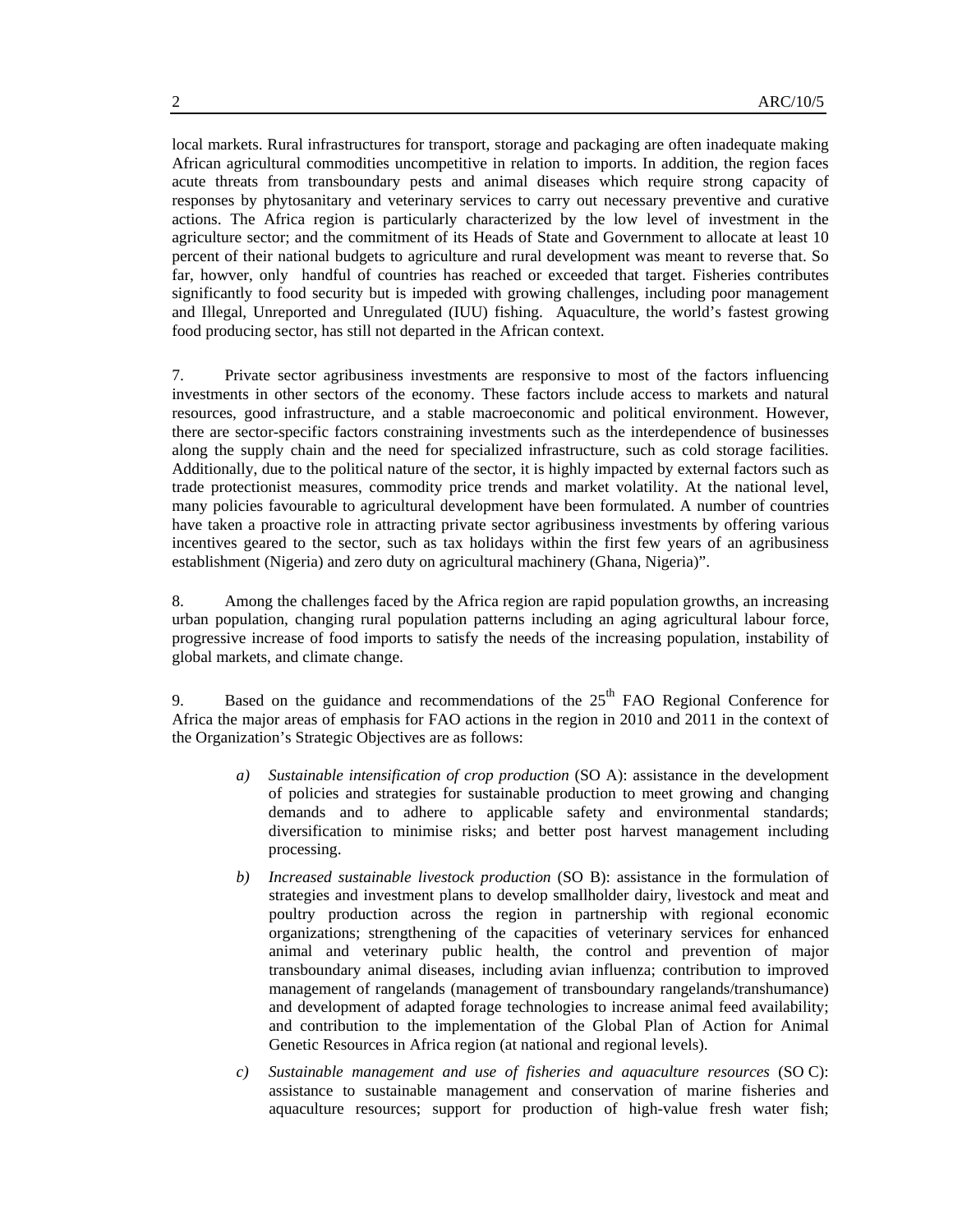assistance to aquaculture production and sustaining fisheries livelihoods; and support for efforts to reduce illegal, unreported and unregulated (IUU) fishing.

- *d) Forestry resources management and sustainable use* (SO E): strengthening forestry, rangeland and wildlife programmes; supporting regional cooperation and knowledge sharing on forest management; enhancing participation in the sustainable management of forests and trees; and promotion of the importance forests and trees for soil and water conservation and energy, food and fodder supply.
- *e) Sustainable management and use of natural resources* (SO F): support for the development of policies and strategies for the sustainable use of land, water and genetic resources; and support for adaptation and mitigation initiatives to respond to global environmental and climate change challenges affecting food and agriculture.
- *f) Strengthening regional and subregional Organizations for economic integration*, (SO G, FO X): support for harmonization of policies and integration of programmes of countries in the regions for trade in agricultural commodities, and inputs/outputs markets in food and agricultural products.
- *g) Improved food security and better nutrition* (SOs D, H, I): access to food insecurity analyses, statistics and information; assistance in improving diets and nutrition; promotion of the legal framework for the realization of the right to adequate food; strengthening capacities to access and use information to support sound decisionmaking; support for improved quality and safety of foods at all levels of the food chain; and support to regional and national initiatives related to preparedness for, and effective response to shocks, threats and emergencies.
- *h)* Increased and more effective public and private investment in agriculture and rural *development* (SO L): assistance in the design and supervision of effective public and private sector investment in support of the commitment of the Heads of State and Government of Africa (the Maputo – 2003) to allocate at least 10% of their national budgets to agriculture and rural development.

#### **3. AREAS OF PRIORITY ATTENTION FOR 2012-13**

10. The areas of priority attention for 2012-13 must in the first instance build on those for the present biennium. These were identified through various consultation processes, involving also FAO country representatives and subregional institutions in 2009. Common priorities between the subregions were identified as a prelude to the formulation of regional priorities.

11. Priorities must be broadly consistent with the recommendations of recent Regional Conferences for Africa and African Union Summits, especially those on water, fertilizers, food security and agricultural investments, as well as NEPAD's Comprehensive Africa Agriculture Development Programme (CAADP). At the same time, they should clearly relate to the Millennium Development Goals (MDGs).

12. The aim of the above consultation process was not to come up with long lists of priority areas, but rather to distil highly condensed priority themes which could command broad acceptance and be perceived as fully relevant to the current situations and needs regarding agriculture and food development across the African Region.

As a result, the following regional priorities (particularly in terms of needed interventions by national authorities and external partners) are proposed: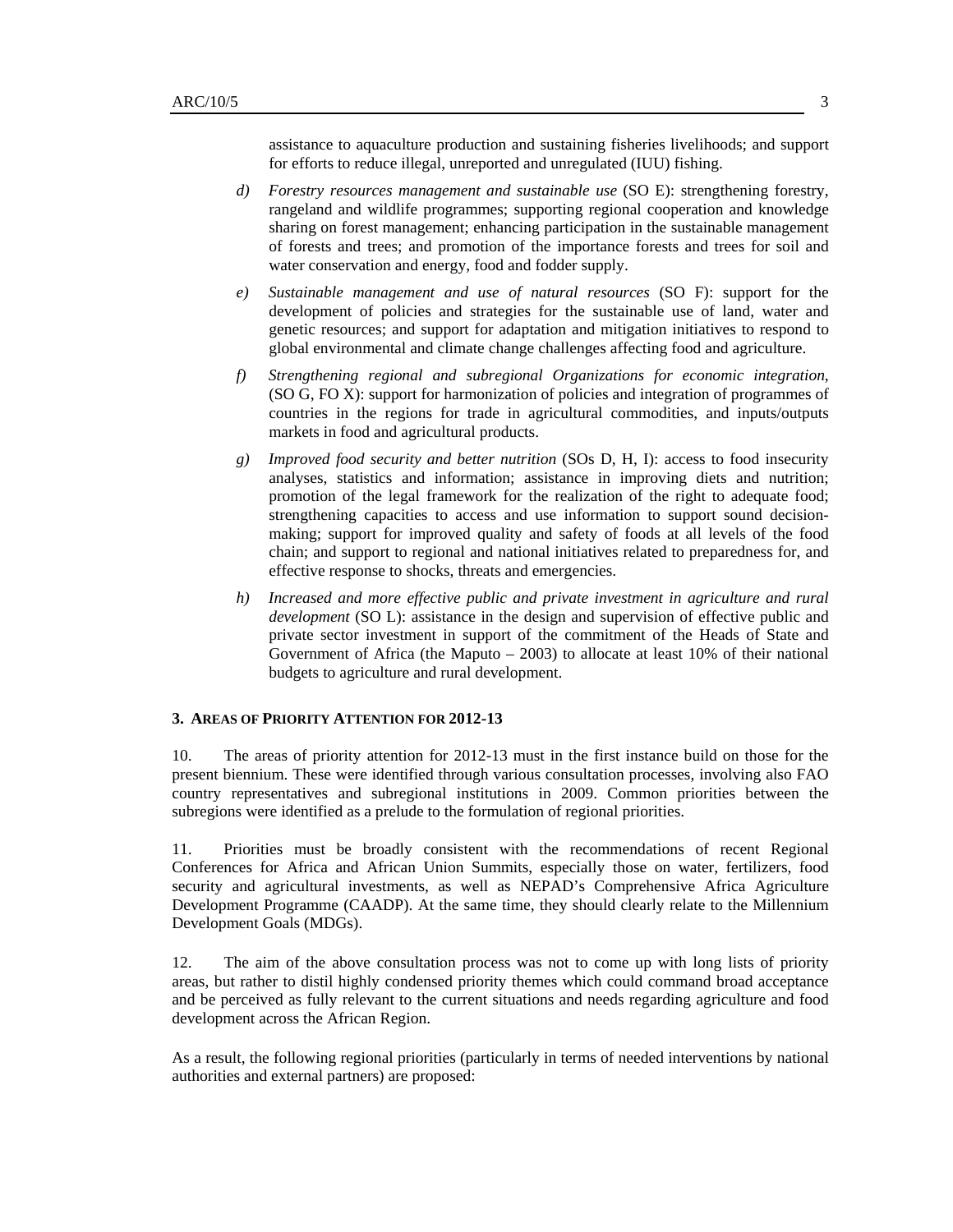- Promote sustainable increase in agriculture production and crop diversification
- Promote sustainable use and management of natural resources, including land and water, fisheries and forestry
- Support market access and sanitary measures for better trade
- Stimulate information and knowledge management
- Incorporate emergency preparedness and risk management
- Formulate and implement effective agricultural policies

13. The absolute need to p*romote sustainable increase in agriculture production and crop diversification* is not only predicated on the rise in the number of hungry in Africa, but also the progressive growth in food imports, as the region spends huge sums in foreign exchange to satisfy the food needs of populations. Projections indicate that largest calorie deficiencies in Sub-Saharan Africa will occur in the cereal crops, notably coarse grains, rice, wheat and maize.. However, sub-Saharan Africa produces only a fraction of these stables in relation to demand. In fact, imports of agricultural products have been rising faster than exports and Africa as a whole has been a net agricultural importing region since the 1980s. Agriculture accounts for only about 20 percent of total merchandise exports from Africa, having declined from over 50 percent in the 1960s. Moreover, Sub-Saharan Africa's net trade in agricultural products reversed from an annual surplus of US\$ 2 billion in1961 (US\$ 14 billion in 2007 dollars) to a deficit of US\$ 22 billion in 2006.

14. Until the incidence of hunger is brought down and the import bill reduced by raising farm outputs, in the sectors where the region has a comparative advantage, it will be difficult to achieve the high rates of economic growth to which NEPAD aspires. People suffering from hunger can contribute only marginally to output and still less to demand. Investing in reducing hunger is not only a moral imperative; it also makes economic sense. Agricultural-led development is fundamental to cutting hunger, reducing poverty (70 percent of which is in rural areas), generating economic growth, reducing the burden of food imports and opening the way to an expansion of exports.

15. Without targeted support the majority of smallholders are left without the means to produce adequate quantities of basic food crops. Boosting the productivity of farming systems is a major challenge for Africa. Long term neglect of the agriculture sector has resulted in a lack of available inputs and low capacity to improve production yields at regional level. .It is therefore important for governments to intervene by supplying goods and services efficiently in partnership with and in support of the many active producer organizations at local, national and regional level.

16. Increased farm production improves farmers' incomes, generates on-farm employment and lowers food prices, all of which reduce poverty as the poor typically spend 60 - 70 percent of their income on food. Recent studies suggest that an even more significant effect on rural poverty derives from increased farm incomes stimulating demand for the goods and services offered by the small scale enterprise sector. Where labour is abundant, agricultural growth generates significant income and employment multipliers within the local non - farm economy. Continued agricultural growth, and hence more water for irrigation, is essential if this sub-sector is to play its role in reducing poverty. Such increases in productivity will require increased investment in agriculture, and especially in land and water development.

#### **3.1. Promote sustainable use and management of natural resources**

17. The complementary priority on *promoting sustainable natural resources management* stems from the unfortunate reality that Africa's abundance in natural resources has not translated into equal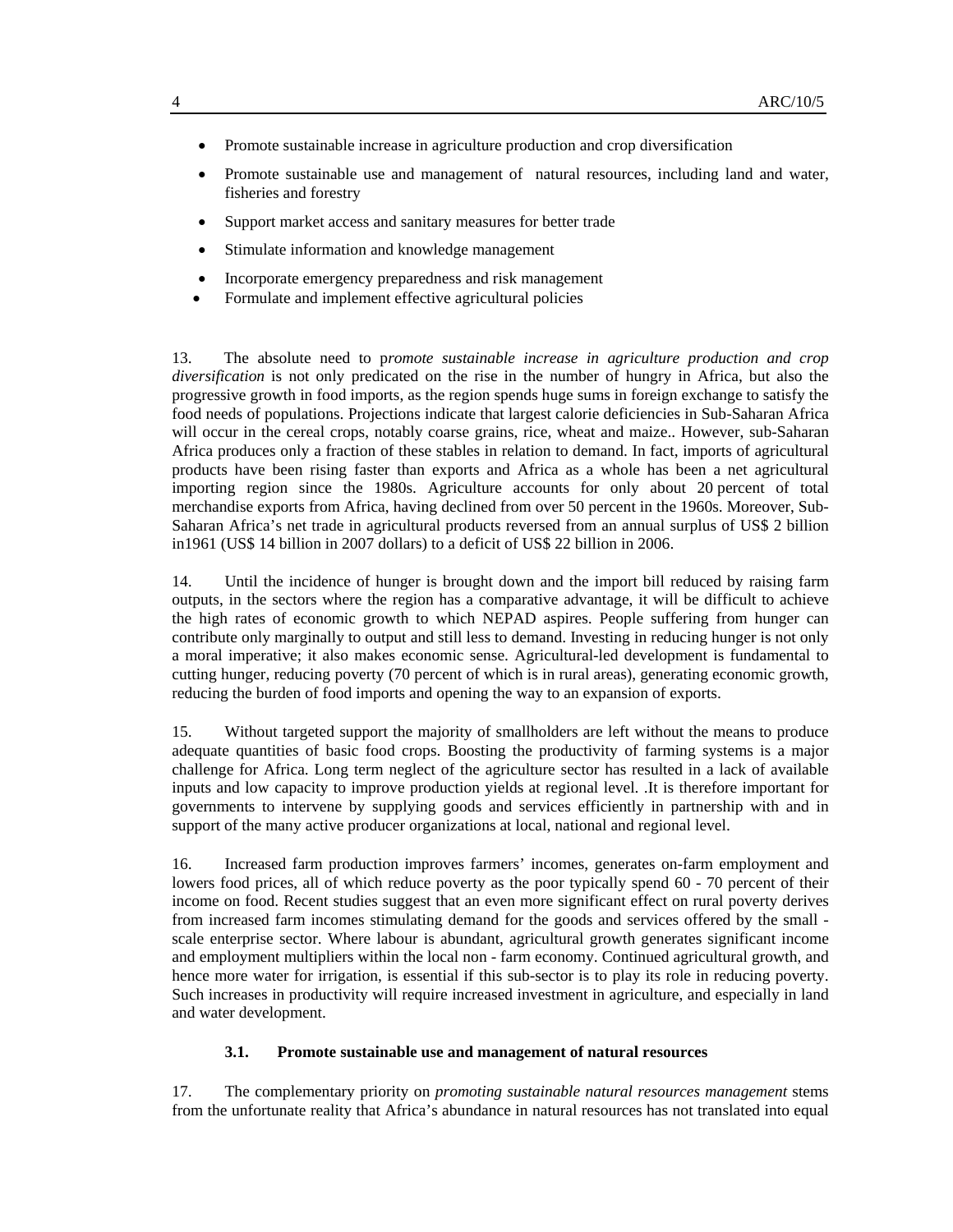distribution of land and water for the continent's poor. The emerging impact of climate change is already affecting the sustainability of Africa's current model of food production characterized by reliance on rain fed crops. Erratic and irregular weather patterns, have resulted in a rise in failed harvests. Poor crop yields make it difficult for farmers to maximize the potential of limited resources. However, there is potential for increasing productivity and decreasing the risk of crop failure through the adoption of improved soil and water management techniques.

18. Accordingly, it is of major concern that for Africa the percentage of arable land that is irrigated is 7 percent only (about 4 percent in Sub-Saharan Africa) while the corresponding percentages for South America, East and South-East Asia and South Asia are 10 percent, 29 percent and 41 percent respectively. Furthermore, in Africa 16 percent of all soils are classified as having low nutrient reserves while in Asia the equivalent figure is only 4 percent; moreover, fertiliser productivity (expressed in terms of maize yield response) in Africa is estimated at some 36 percent lower than in Asia and 92 percent lower than in developed countries. Building up soil fertility and the moisture holding capacity of agricultural soils, and rapidly increasing the area equipped with irrigation, especially small-scale water control, will not only provide farmers with opportunities to raise output on a sustainable basis but will also contribute to the reliability of food supplies.

19. Expansion of irrigation in Africa has been slow and until recently investments in agricultural water development have been declining compared with 1970s levels. With the exception of the five North Africa countries and large areas of rice production in Senegal and Mali, irrigated sugar in South Africa and Swaziland and cotton in Sudan, Africa has seen relatively small areas of fully commercialised irrigated production. The scale and mix of water control infrastructure has not matched demand. The structural mismatch between styles of production and the character of national and regional demand can be expected to seriously hinder efforts for regional integration. Transport and marketing costs are high and with very little value-added processing, and the scope for developing regional markets is limited.

20. The forestry and fisheries subsectors also significantly contribute to Africa's GDP. Trees protect crops and forests ensure sustained agricultural production, including animal husbandry. Agroforestry enables farmers diversify agricultural production and reclaim degraded land. In the absence of technological change in the past decades, rapid population growth has led to the expansion of the cultivated area. This involved the conversion of large areas of forests, wetlands, river valley bottoms, and grassland savannah to cropland.

21. As regards fisheries, stock levels are declining in most fisheries and production is diminishing because of overcapacity and overfishing. Illegal, unreported and unregulated (IUU) is also increasingly becoming .a serious threat to livelihoods in fisheries communities. However, there is recognition that improved governance systems for fisheries resources and better management of the resource base for sustainable use will conserve resources and enable the subsector make contributions across the main objectives of CAADP and other NEPAD programmes.

22. Aquaculture production continues to increase, but the average yields in most countries remain low. So there is an urgent need for strategic development of aquaculture. NEPAD recognizes the role of fisheries in both inland and marine waters for regional economic development and food security, as well as growing opportunities for aquaculture development.

23. Climate change will likely reduce crop yields and exacerbate the risk of food insecurity in Africa. Climate change is accelerating the rapid depletion of Africa's natural resources and likely to impose additional pressure on water availability and water demand. The poorest people will suffer the greatest consequences and subsistence farmers are among the most vulnerable. The lack of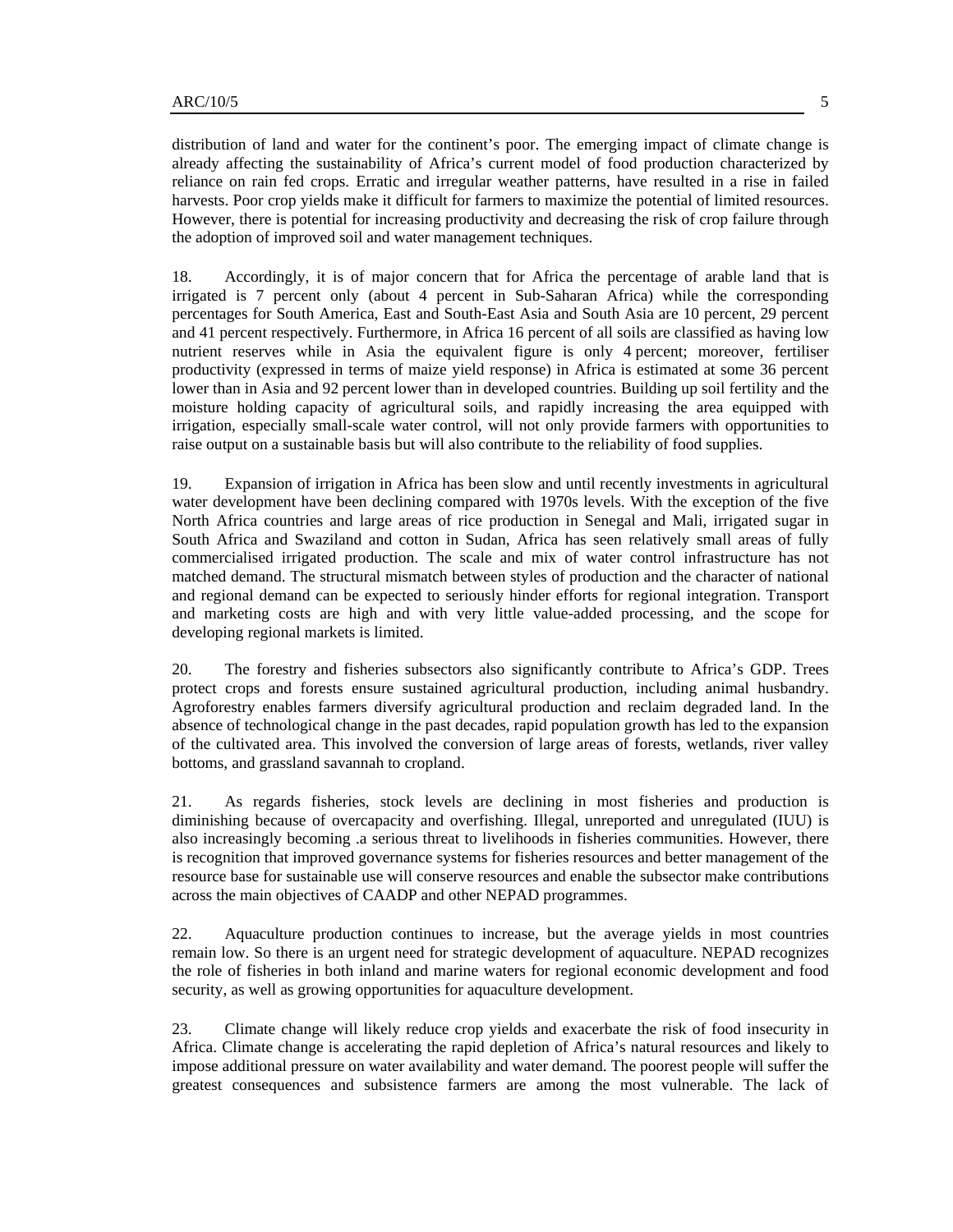comprehensive impact assessment and non availability of appropriate and sustainable adaptation and mitigation practices will compound the problem.

24. Adaptation thus should be a priority and addressed as an integrated part of sustainable development. The adaptation practices can include crop-livestock integration, agroforestry, soil and water management, sustainable land management, watershed management and disaster risk reduction. The priorities include impact assessments, facilitating better access to credit and agricultural inputs, strengthening institutional cooperation, establishing climate change and food security networks and developing comprehensive communication plan to share information with regard to climate change impacts, adaptation and mitigation.

#### **3.2. Support market access and sanitary measures for better trade**

25. Broad-based support *to market access and sanitary measures for better trade* goes hand in hand with increased productivity. In particular, improvements in roads, storage, markets, packaging and handling systems, and input supply networks, are vital to raising the competitiveness of local production vis-à-vis imports and in export markets. Investment in these areas will stimulate the volume of production and trade, thereby assisting to generate an appropriate rate of return on needed investments in ports and airport facilities. In general, Africa urgently needs infrastructure improvements for development given that it faces the longest distances to the nearest large markets and a fifth of its population is landlocked.

#### **3.3. Cross-cutting means of action**

26. To a large extent cutting across the above overarching priorities are the institutional arrangements to: a) *stimulate information and knowledge management*; an area where vast improvements are still required in Africa; b) *incorporate emergency preparedness and risk management* in all facets of policy formulation and planning, in a continent facing the relentless recurrence of major natural calamities and other emergencies, c) *apply effective policy and advocacy instruments* to mobilize as fully as possible all the necessary resources and stakeholders in the achievement of national goals relating to the food and agriculture sector, and more generally for economic and social development, and d) reinforce *the integration of gender* concerns in all levels of the Africa programme to ensure equitable economic and social development. FAO's close collaboration with member countries for improved statistics has resulted in a considerable increase in the availability of sex-disaggregated data in the continent. Following recommendations of the  $21^{st}$ Session of the AFCAS and the "Global Strategy to Improve Agricultural Statistics", the 2012-13 biennium will focus on enhancing the application of new statistical concepts and appropriate tools for gathering gender statistics. Moreover, initiatives to increase the use of sex-disaggregated data will be stepped-up, contributing to gender specific planning and implementation of agricultural programmes, while addressing regional priorities described in sections 3.1 thru 3.4, good statistics being the bedrock for well-informed decision-making.

#### **3.4. Future programme orientation to implement priorities in the region**

27. FAO's multi-disciplinary technical support in the region has been enhanced to address the regional priorities for the next biennium. Within a more decentralized and user-focused framework, FAO's main thematic cross-cutting priorities for the region will include support to the strategies for investing in agriculture, promoting agriculture modernization, water development, and enhancing intra-Africa agricultural trade, in close coordination with the African Union Commission efforts and the implementation of the NEPAD action plan.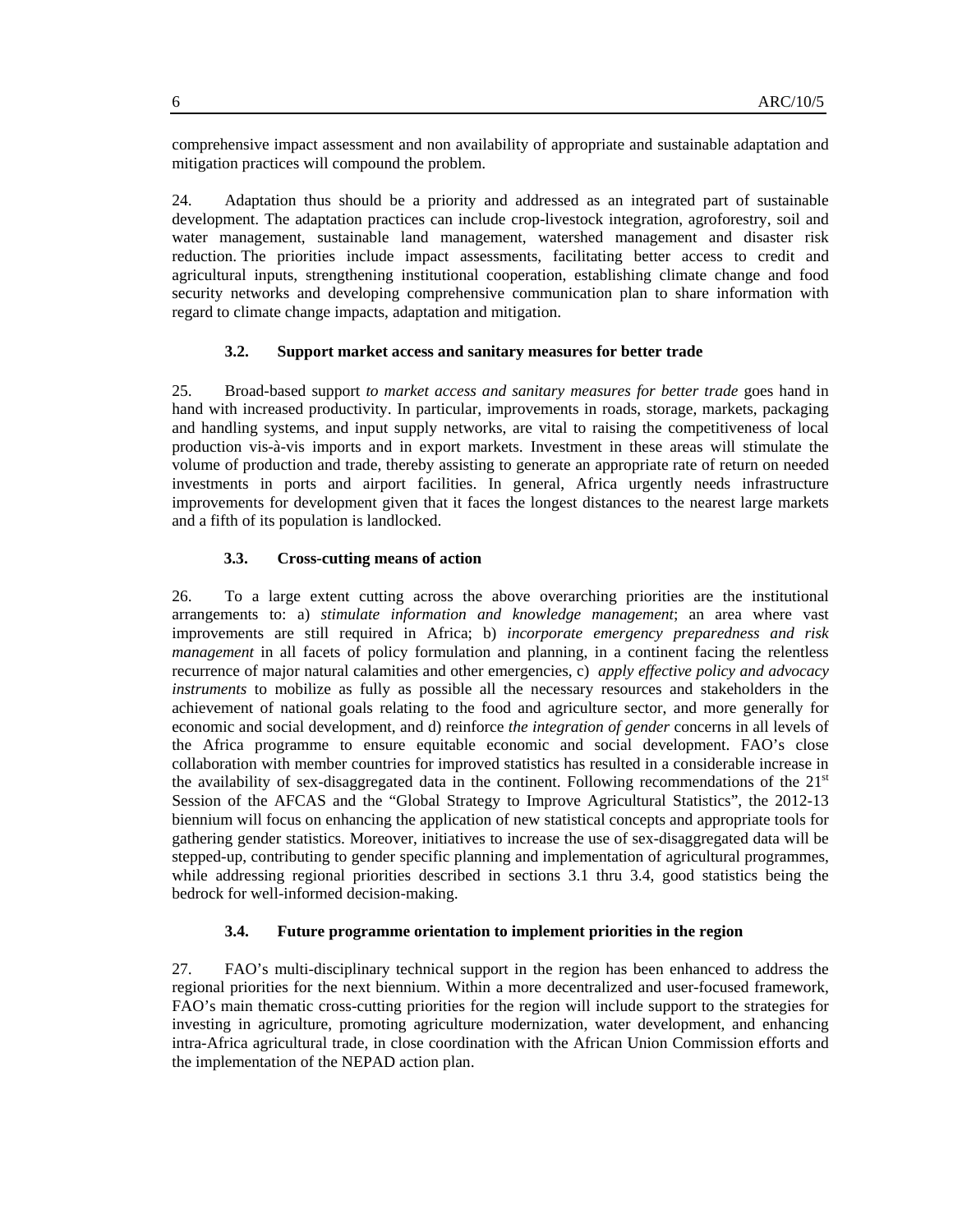28. Interventions will include follow-up actions to address the recommendations of the FAO regional conferences, African Union Summits and other regional fora. Direct technical and staffing support will also be provided to the NEPAD Planning and Coordination Agency (NPCA) for coordinating the CAADP action plan implementation.

29. Countries in the region will be assisted to achieve MDGs through: (i) recognizing the critical role of rural and agricultural sectors in contributing to achieving the goals; (ii) focusing on policy and capacity-building to countries that incorporate the MDGs in their national strategies; (iii) working with all stakeholders in partnership to apply their capacities to the achievement of the MDGs; and (iv) harmonizing work with UN partners and developing flexible national medium-term priority frameworks with individual governments.

#### **4. CONCLUSIONS**

30. The proposed set of focused priorities is in full harmony with FAO's corporate objectives and organizational results, as approved by the last FAO Conference, and with the major policy pronouncements of African countries made in other fora. For the sake of illustration, mapping of the proposed regional priorities to the corporate strategic objectives is given below:

- Promote sustainable increase in agriculture production and crop diversification (**SO: A, B, L,K**)
- Promote sustainable use and management of natural resources management, including land and water, fisheries and forestry (**SO: E, C, F, K**)
- Support market access and sanitary measures for better trade (**SO: L, G, K, D, H**)
- Stimulate information and knowledge management (**All SOs**)
- Incorporate emergency preparedness and risk management (**SO: I,K**)
- Formulate and implement effective agricultural policies (**All SOs and FO X**)

31. The appearance of strategic objective K in all of the proposed regional priorities reflects the corporate commitment to and acceptance of gender being a cross-cutting issue that requires integration in all priority areas for being a critical factor in achieving sustainable agricultural development in Africa. It also manifests the understanding that lasting socio-economic growth of rural societies can only be achieved if the livelihoods of both men and women farmers improve significantly.

32. The implications of these overall priorities in terms of concrete programmes, projects and external assistance requirements will be addressed through for instance such key agreed Regional Programmes as CAADP and NEPAD action plans.

33. The Regional Conference is invited to review and provide guidance on the priority areas of action for the region in the present and coming biennia, as expounded in the preceding two sections.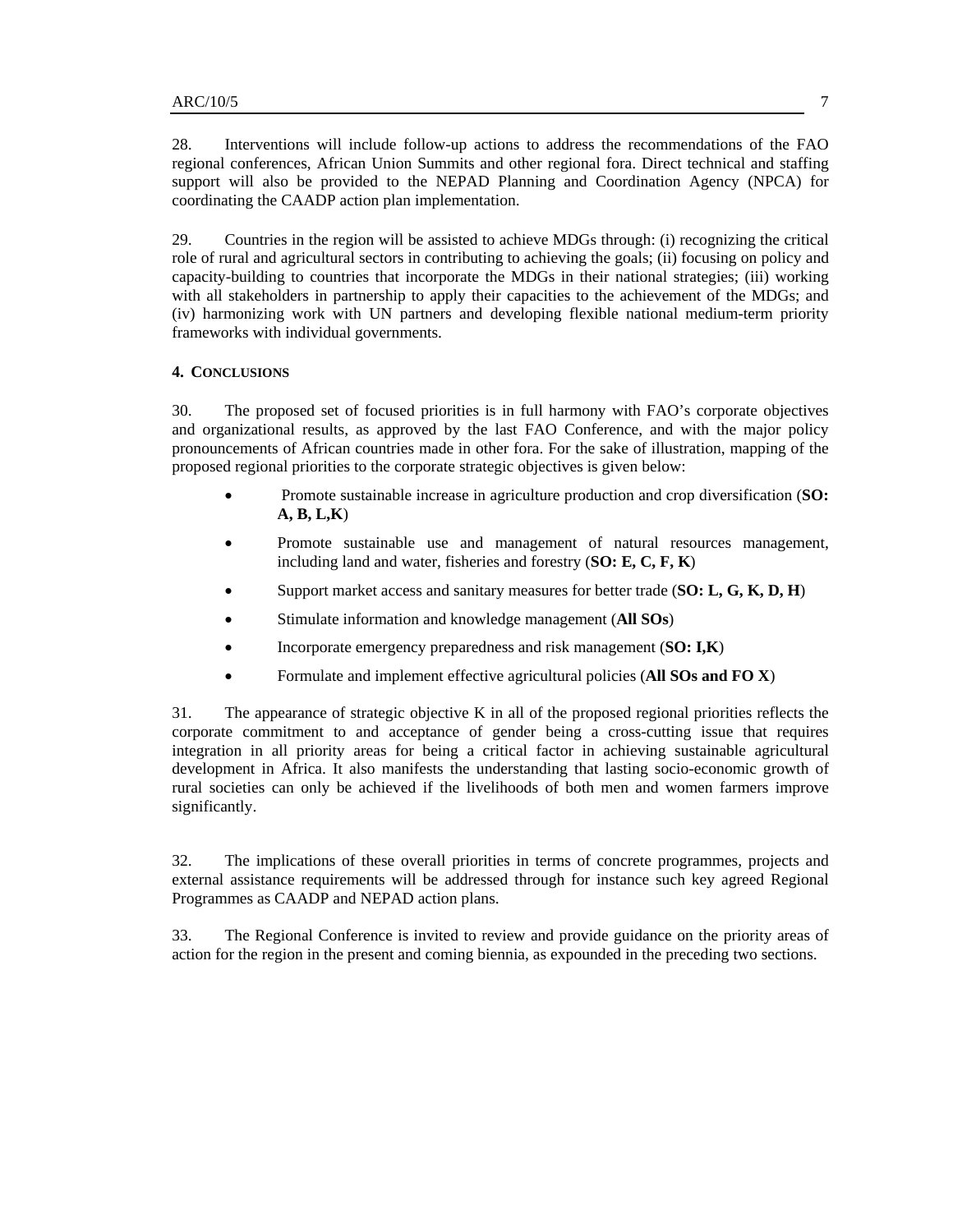#### **ANNEX 1: The new results-based approach in FAO**

The four-year Medium Term Plan applies the principles and major elements of the results-based approach. The major elements, as set forth in the Strategic Framework, comprise:

- *Global Goals* representing the fundamental development impacts, in the areas of FAO's mandate, which the countries aim to achieve;
- *Strategic Objectives* contributing to the achievement of the Global Goals;
- *Functional Objectives* providing the enabling environment for FAO's work;
- *Organizational Results* defining the outcome of FAO's work under each Strategic and Functional Objective; and
- *Core Functions* as the critical means of action to be employed by FAO to achieve results.

The eleven Strategic Objectives agreed in the Strategic Framework reflect the assessment of challenges and opportunities facing food, agriculture and rural development. They express the impact, in countries, regions and globally, expected to be achieved over a long-term (ten-year) timeframe by Members based on FAO's value-added interventions. In order to ensure that all aspects of FAO's work are considered within a results-based framework, complementary Functional Objectives assist the Organization to ensure effective impact of technical delivery, with due attention to efficiency and, therefore also firmly contribute to the achievement of Strategic Objectives (see *Figure 1*).

Under the Strategic Objectives, the more specific Organizational Results represent the outcomes expected to be achieved over a four-year period through the taking-up and use by countries and partners of FAO's products and services. The identification of Organizational Results also applies to Functional Objectives.

The eight Core Functions draw on FAO's comparative advantages and are to be applied at all levels: global, regional and national. They are subject to articulated strategies to ensure coherent approaches, cooperation among organizational units, mutual learning and the pursuit of excellence.

The Organizational Results, as measured by indicators, constitute the backbone of the four-year Medium Term Plan and biennial Programme of Work and Budget, reflecting the substantive priorities upheld by the membership (see MTP section C and PWB section IV).

Other tools to inform the development, and contribute to the achievement of the Organizational Results and Strategic Objectives include:

- National Medium-term Priority Frameworks which are developed together with the concerned governments to focus FAO's efforts on well-identified national needs;
- structured and consultative development of subregional and regional areas of priority action, including *via* the Regional Conferences and specialised Regional Commissions; and
- at the global level, a limited number of Impact Focus Areas to help mobilise voluntary contributions for priority groups of Organizational Results, providing a communication and advocacy tool, and with an emphasis on capacity building and policy frameworks (see *Section E*).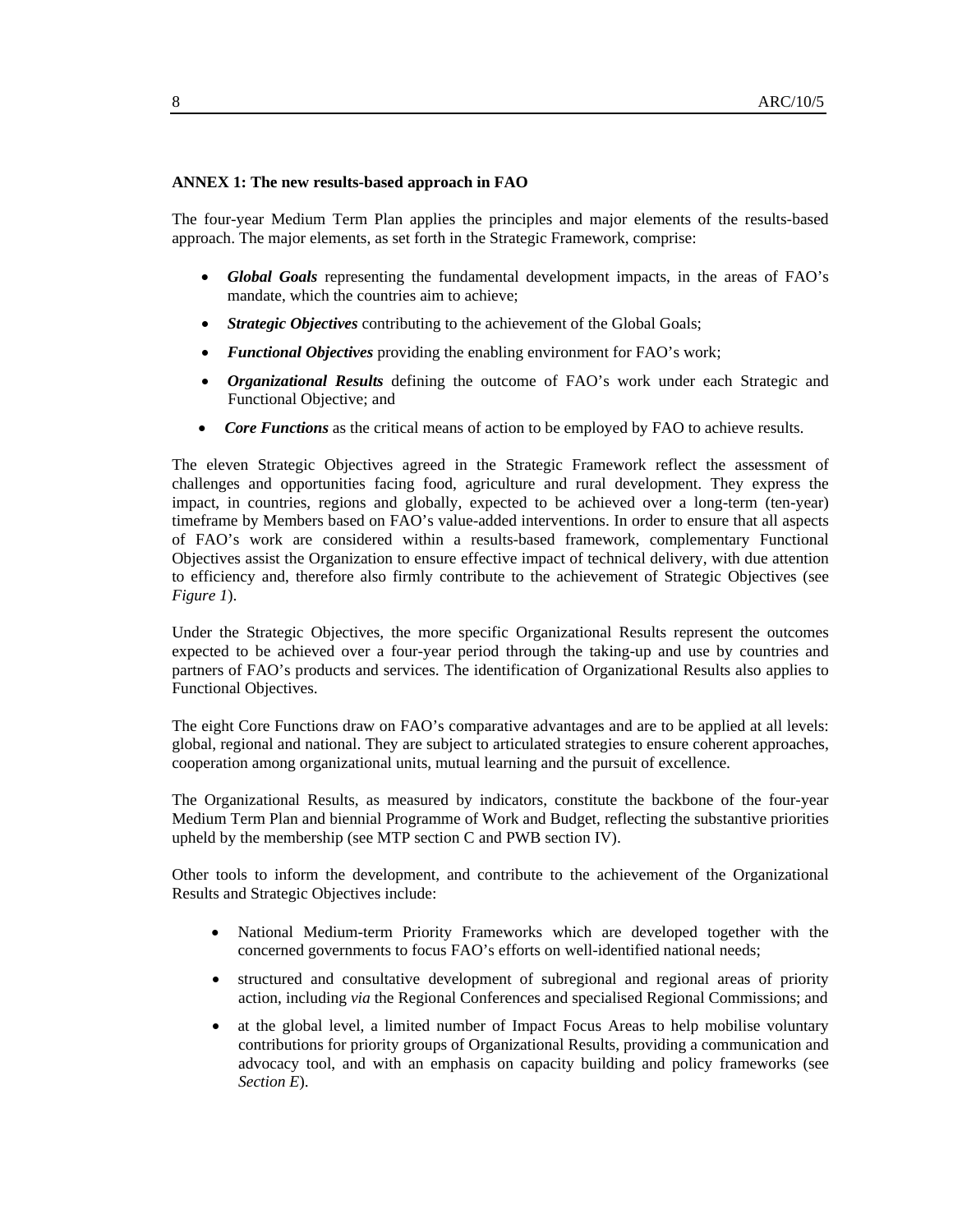activities and outputs.

During implementation, progress towards the achievement of the Organizational Results, as measured through their indicators, will be tracked. This results-based monitoring will permit the identification of any issues that could prevent FAO from delivering the Organizational Results, and provide the opportunity to make in-course adjustments and changes to forward planning. Biennial implementation reporting under the new results-based regime will change significantly, both in terms of content and presentation. Future reports will focus on achievement of outcomes as measured against targets specified in the Medium Term Plan and Programme of Work and Budget, rather than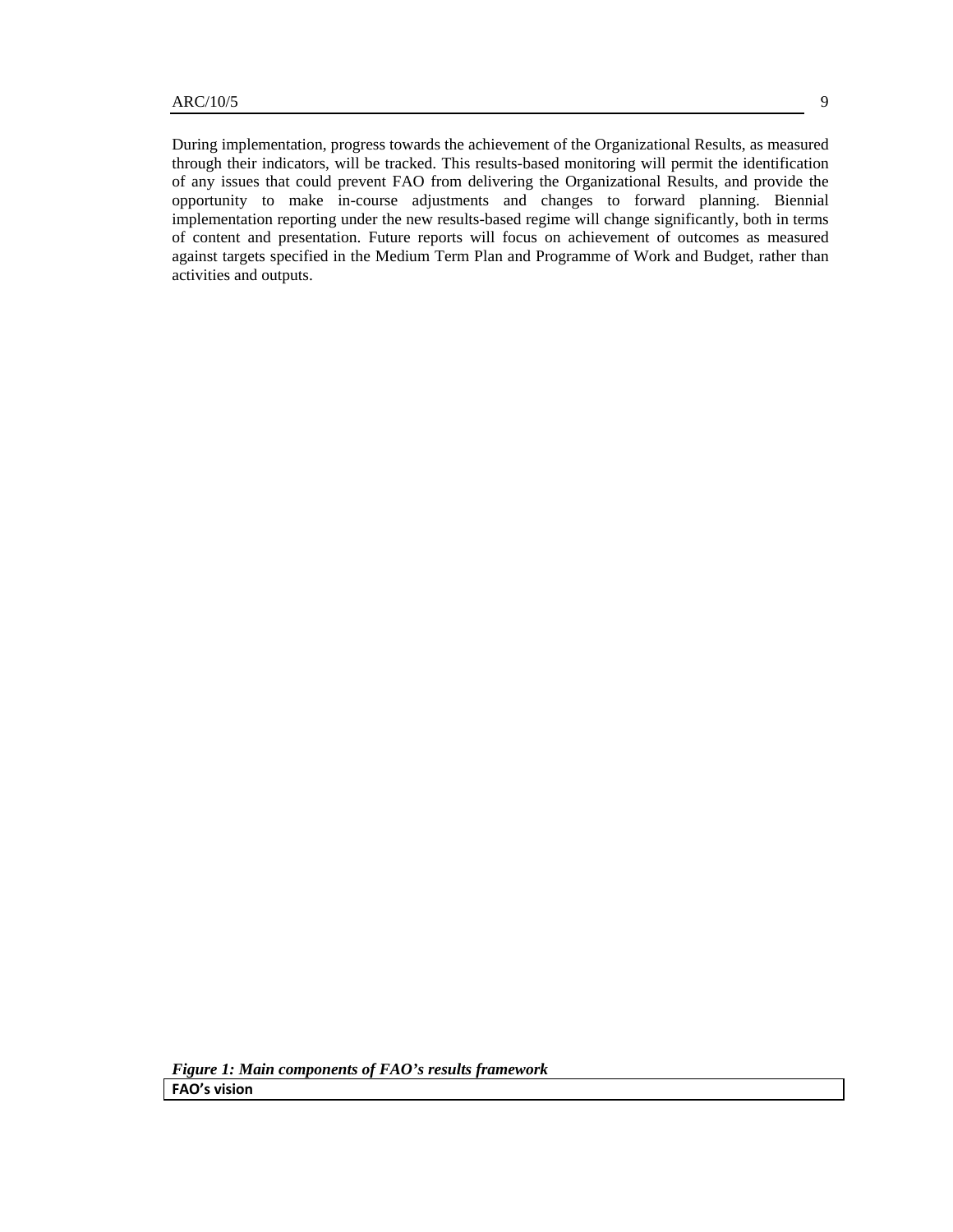|                                                                                                   | A world free of hunger and malnutrition where food and agriculture contributes to improving the  |  |  |  |  |  |  |
|---------------------------------------------------------------------------------------------------|--------------------------------------------------------------------------------------------------|--|--|--|--|--|--|
| living standards of all, especially the poorest, in an economically, socially and environmentally |                                                                                                  |  |  |  |  |  |  |
| sustainable manner.                                                                               |                                                                                                  |  |  |  |  |  |  |
| The three Global Goals of Members:                                                                |                                                                                                  |  |  |  |  |  |  |
|                                                                                                   | reduction of the absolute number of people suffering from hunger, progressively ensuring a       |  |  |  |  |  |  |
|                                                                                                   | world in which all people at all times have sufficient safe and nutritious food that meets their |  |  |  |  |  |  |
|                                                                                                   | dietary needs and food preferences for an active and healthy life;                               |  |  |  |  |  |  |
| ٠                                                                                                 | elimination of poverty and the driving forward of economic and social progress for all, with     |  |  |  |  |  |  |
|                                                                                                   | increased food production, enhanced rural development and sustainable livelihoods;               |  |  |  |  |  |  |
| ٠                                                                                                 | sustainable management and utilisation of natural resources, including land, water, air, climate |  |  |  |  |  |  |
|                                                                                                   | and genetic resources, for the benefit of present and future generations.                        |  |  |  |  |  |  |
|                                                                                                   | <b>Strategic Objectives</b>                                                                      |  |  |  |  |  |  |
| А.                                                                                                | Sustainable intensification of crop production                                                   |  |  |  |  |  |  |
| В.                                                                                                | Increased sustainable livestock production                                                       |  |  |  |  |  |  |
| С.                                                                                                | Sustainable management and use of fisheries and aquaculture resources                            |  |  |  |  |  |  |
| D.                                                                                                | Improved quality and safety of foods at all stages of the food chain                             |  |  |  |  |  |  |
| Ε.                                                                                                | Sustainable management of forests and trees                                                      |  |  |  |  |  |  |
| F.                                                                                                | Sustainable management of land, water and genetic resources and improved responses to global     |  |  |  |  |  |  |
|                                                                                                   | environmental challenges affecting food and agriculture                                          |  |  |  |  |  |  |
| G.                                                                                                | Enabling environment for markets to improve livelihoods and rural development                    |  |  |  |  |  |  |
| Н.                                                                                                | Improved food security and better nutrition                                                      |  |  |  |  |  |  |
| I.                                                                                                | Improved preparedness for, and effective response to, food and agricultural threats and          |  |  |  |  |  |  |
|                                                                                                   | emergencies                                                                                      |  |  |  |  |  |  |
| К.                                                                                                | Gender equity in access to resources, goods, services and decision-making in the rural areas     |  |  |  |  |  |  |
| L.                                                                                                | Increased and more effective public and private investment in agriculture and rural development  |  |  |  |  |  |  |
|                                                                                                   | <b>Functional Objectives</b>                                                                     |  |  |  |  |  |  |
| Х.                                                                                                | Effective collaboration with Member States and stakeholders                                      |  |  |  |  |  |  |
| Υ.                                                                                                | Efficient and effective administration                                                           |  |  |  |  |  |  |
| <b>Core Functions</b>                                                                             |                                                                                                  |  |  |  |  |  |  |
| a.                                                                                                | Monitoring and assessment of long-term and medium-term trends and perspectives                   |  |  |  |  |  |  |
| b.                                                                                                | Assembly and provision of information, knowledge and statistics                                  |  |  |  |  |  |  |
| c.                                                                                                | Development of international instruments, norms and standards                                    |  |  |  |  |  |  |
| d.                                                                                                | Policy and strategy options and advice                                                           |  |  |  |  |  |  |
| e.                                                                                                | Technical support to promote technology transfer and build capacity                              |  |  |  |  |  |  |
| f.                                                                                                | Advocacy and communication                                                                       |  |  |  |  |  |  |
| g.                                                                                                | Inter-disciplinarity and innovation                                                              |  |  |  |  |  |  |
| h.                                                                                                | Partnerships and alliances                                                                       |  |  |  |  |  |  |